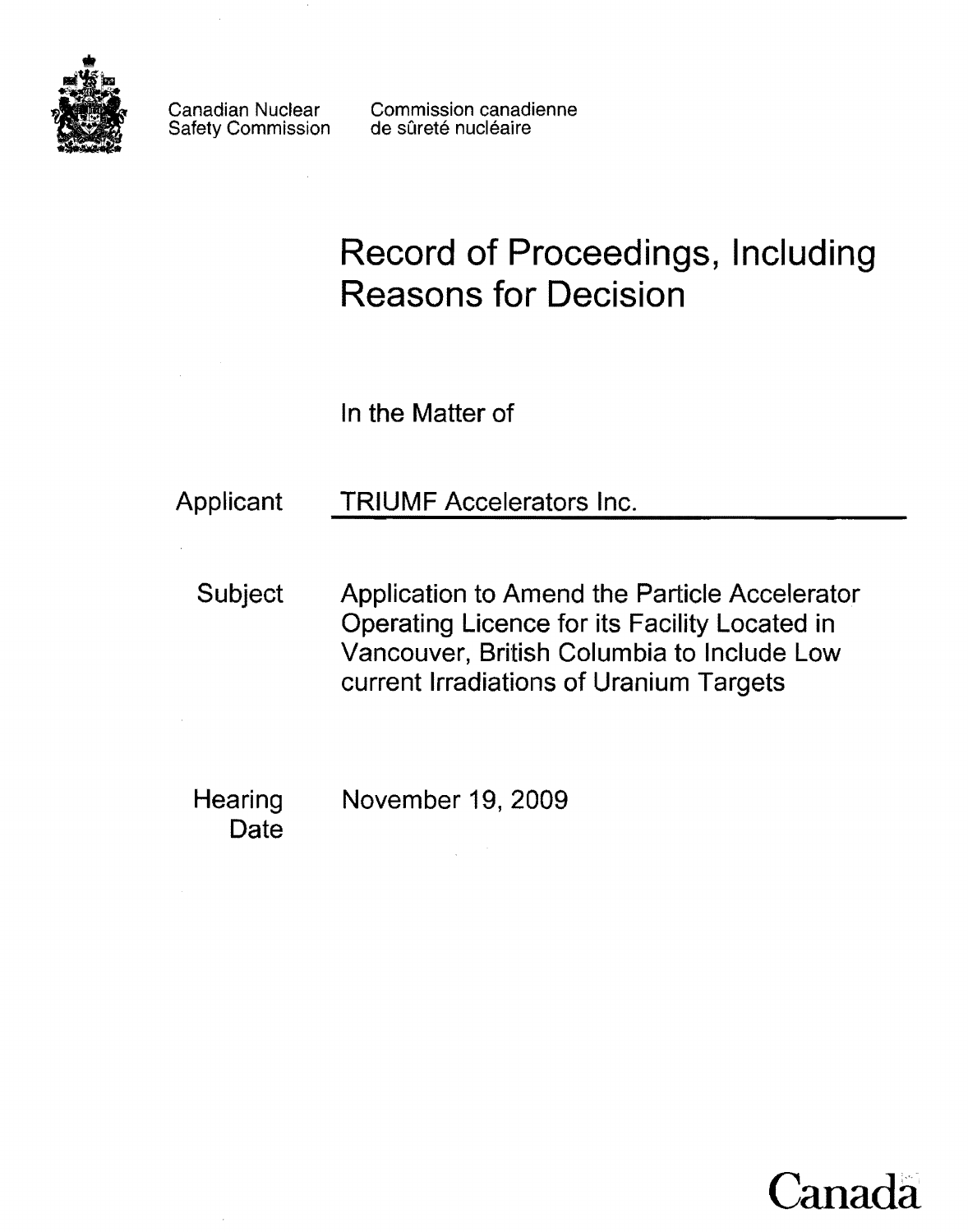## **RECORD OF PROCEEDINGS**

| Applicant:                                | <b>TRIUMF</b> Accelerators Inc.                                                                                                                                                      |
|-------------------------------------------|--------------------------------------------------------------------------------------------------------------------------------------------------------------------------------------|
| Address/Location:                         | 4004 Wesbrook Mall, Vancouver, British Columbia, V6T 2A3                                                                                                                             |
| Purpose:                                  | Application to amend the Particle Accelerator Operating Licence<br>for its facility located in Vancouver, British Columbia to include<br>low current irradiations of uranium targets |
| Application received:                     | June 22, 2009 and August 21, 2009                                                                                                                                                    |
| Date of hearing:                          | November 19, 2009                                                                                                                                                                    |
| Location:                                 | Canadian Nuclear Safety Commission (CNSC) 280 Slater St.,<br>Ottawa, Ontario                                                                                                         |
| Members present:                          | M. Binder, Chair                                                                                                                                                                     |
| Secretary:<br><b>Recording Secretary:</b> | K. McGee<br>M. Young                                                                                                                                                                 |

 **Licence:** Amended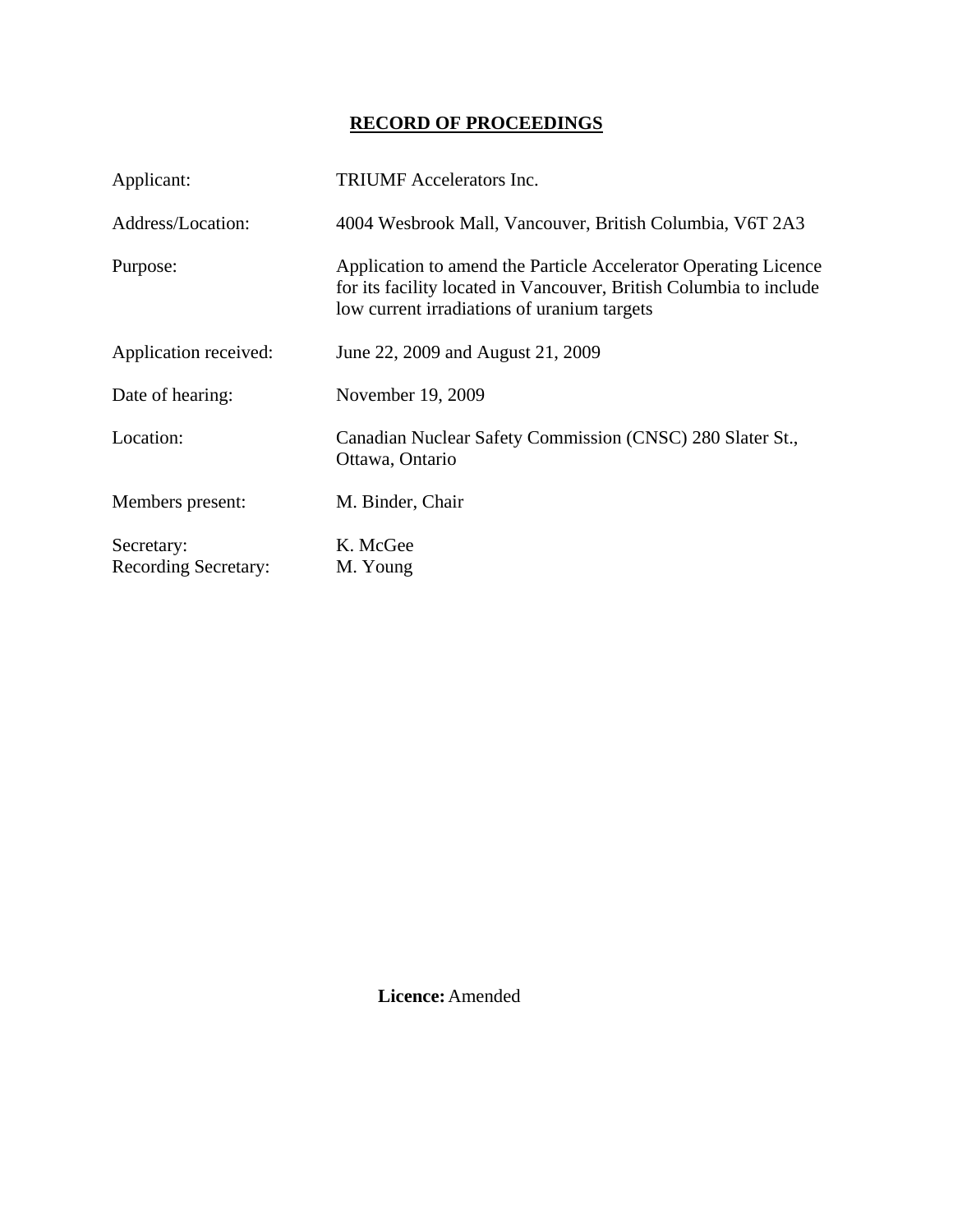### **Table of Contents**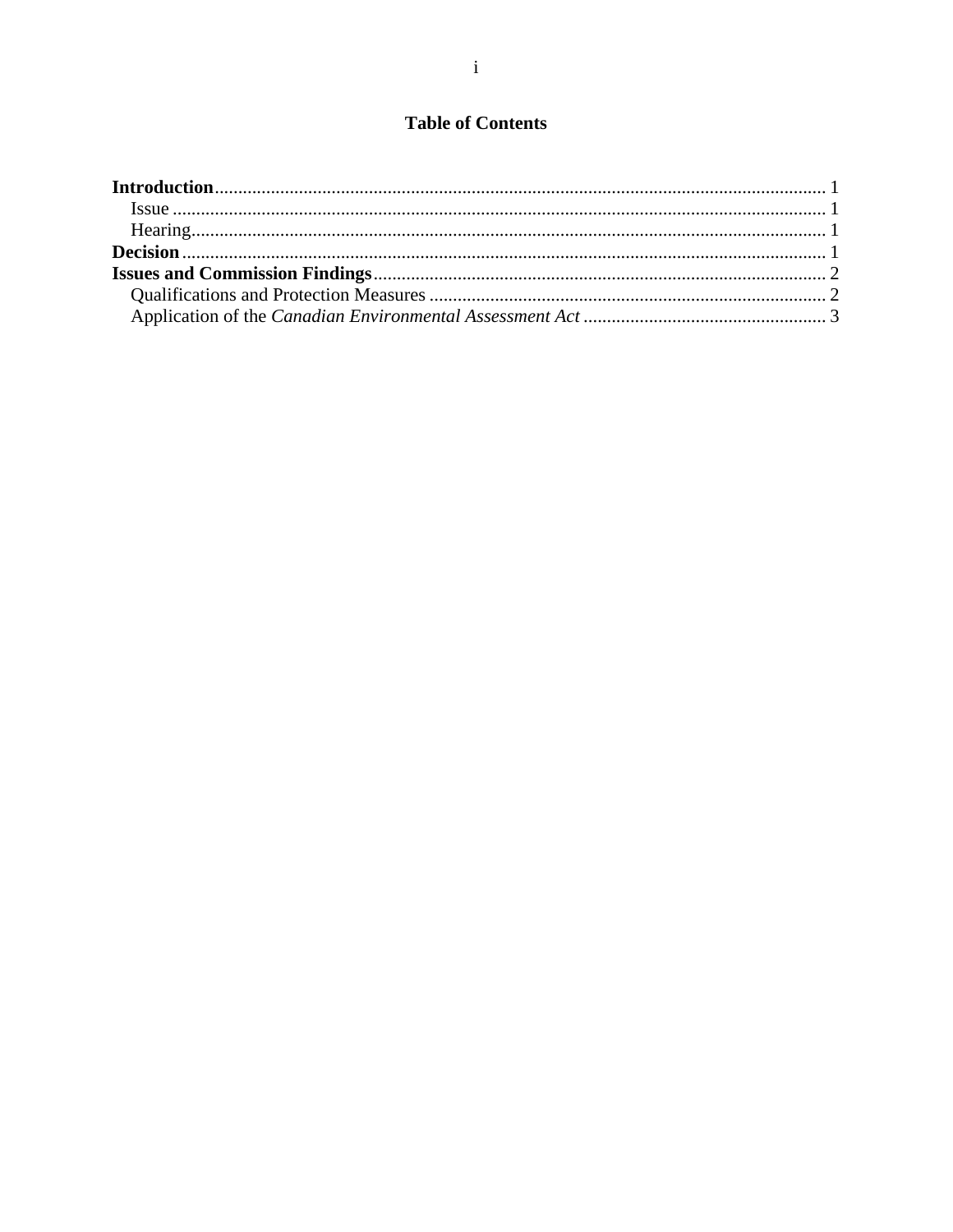#### **Introduction**

- <span id="page-3-0"></span>1. TRIUMF Accelerators Inc. (TRIUMF) has applied to the Canadian Nuclear Safety Commission<sup>[1](#page-3-1)</sup> (CNSC) for an amendment to its Class IB Particle Accelerator Operating Licence for its TRIUMF particle accelerator facility located in Vancouver, British Columbia. The current licence, PA1OL-01.01/2012, expires on March 31, 2012.
- 2. In 2008, TRIUMF's operating licence was amended to include a limited, one-time irradiation test using uranium oxide targets at its Isotope Separator and Accelerator (ISAC) facility. TRIUMF has applied to amend its operating licence to perform longerterm irradiations on an ongoing basis at its ISAC facility.

**Issue** 

- 3. In considering the application, the Commission was required to decide, pursuant to subsection [2](#page-3-2)4(4) of the *Nuclear Safety and Control Act*<sup>2</sup> (NSCA):
	- a) if TRIUMF is qualified to carry on the activity that the amended licences would authorize; and
	- b) if in carrying on that activity, TRIUMF would make adequate provision for the protection of the environment, the health and safety of persons and the maintenance of national security and measures required to implement international obligations to which Canada has agreed.

#### Hearing

- 4. Pursuant to section 22 of the NSCA, the President of the Commission established a panel of the Commission to hear this matter.
- 5. The Commission, in making its decision, considered information presented for a hearing held on November 19, 2009 in Ottawa, Ontario. During the hearing, the Commission considered written submissions from CNSC staff (CMD 09-H125) and TRIUMF (CMD 09-H125.1).

#### **Decision**

6. Based on its consideration of the matter, as described in more detail in the following sections of this *Record of Proceedings*, the Commission concludes that TRIUMF has met the conditions of subsection 24(4) of the NSCA. Therefore,

 $\overline{a}$ 

<span id="page-3-1"></span><sup>&</sup>lt;sup>1</sup> The *Canadian Nuclear Safety Commission* is referred to as the "CNSC" when referring to the organization and its staff in general, and as the "Commission" when referring to the tribunal component.

<span id="page-3-2"></span> $2$  S.C. 1997, c. 9.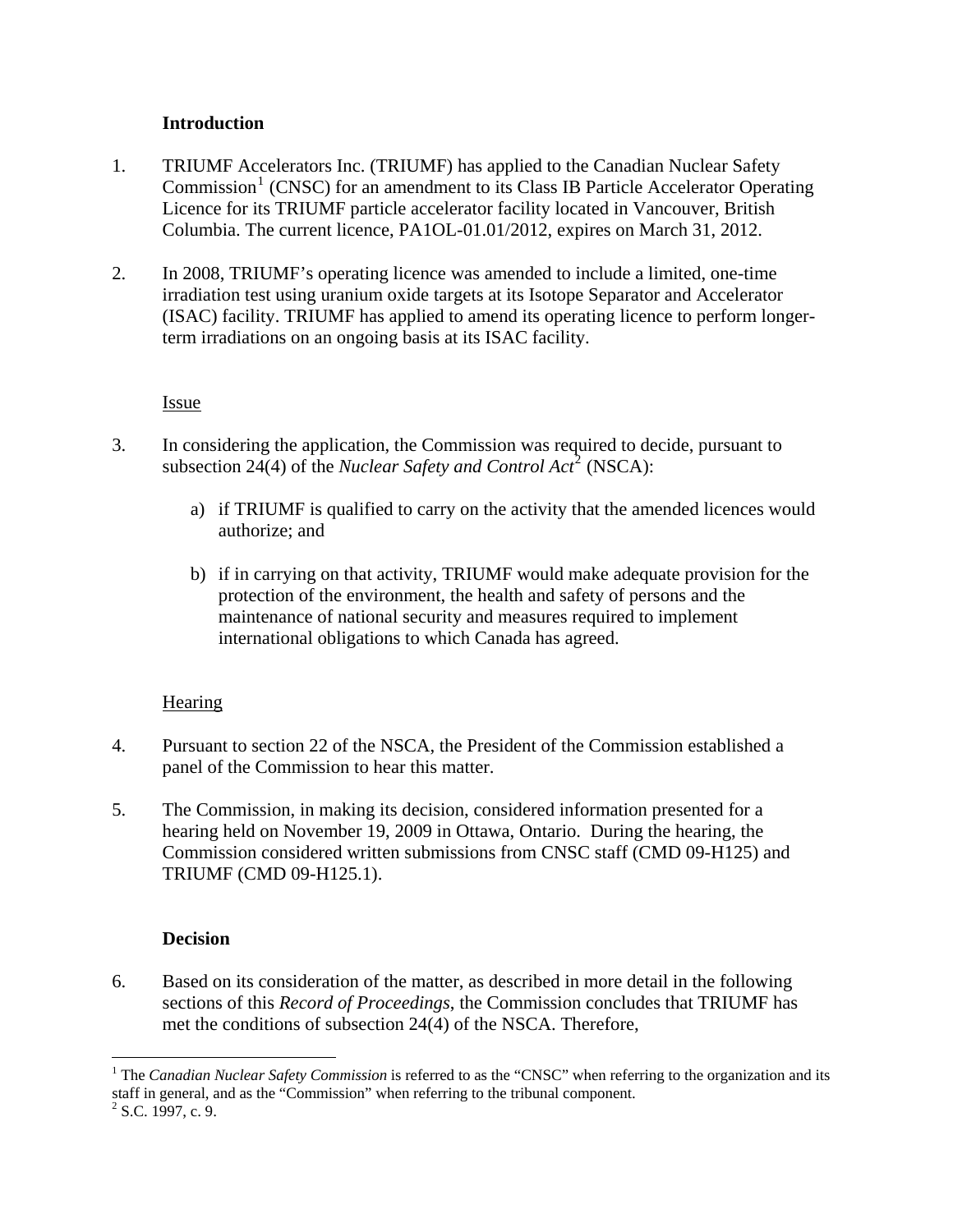<span id="page-4-0"></span>the Commission, pursuant to section 24 of the *Nuclear Safety and Control Act*, amends the Particle Accelerator Operating Licence issued to TRIUMF Accelerators Inc. for its TRIUMF particle accelerator facility located in Vancouver, British Columbia. The amended licence, PA1OL-01.02/2012, remains valid until March 31, 2012.

7. The Commission includes in the licence the conditions as recommended by CNSC staff in CMD 09-H125.

#### **Issues and Commission Findings**

#### Qualifications and Protection Measures

- 8. TRIUMF presented information regarding its request. TRIUMF stated that the one-time test of operation with an actinide<sup>[3](#page-4-1)</sup> (uranium) target was successfully completed in September 2008. TRIUMF explained that the test used a low proton beam current of 1-2 microamperes  $(\mu A)$  for a short duration, 300  $\mu A$ -hours  $(\mu A \cdot h)$ .TRIUMF stated that the test established that the safety envelope for the experiment is conservative. TRIUMF provided a copy of its test results, the *Actinide Target Test Report* and an addendum to its *Actinide Target Safety Analysis Report* in its submission.
- 9. TRIUMF requested that its operating licence be amended in order to perform longerterm irradiations of 1000  $\mu$ A·h with a maximum proton beam current of 2  $\mu$ A. TRIUMF stated that these further experiments will continue to be performed within the defined safety envelope.
- 10. CNSC staff stated that it reviewed TRIUMF's request, including TRIUMF's addendum to the *Actinide Target Safety Analysis Report*. CNSC staff stated that TRIUMF has adequately covered safety management for the proposed longer-term irradiations and the new tests will present no hazard outside of the defined and acceptable safety envelope. CNSC staff noted that TRIUMF has specified measures and strategies to reduce the effects of the hazards associated with the operation.
- 11. CNSC staff stated that TRIUMF will implement appropriate dose control and source control measures to ensure that doses are within the framework of TRIUMF's radiation protection program. CNSC staff stated that the measures implemented by TRIUMF, including charcoal filtration, will ensure that the dose to the public in the event of the worst case accident scenario will not exceed 0.0075 millisieverts (mSv), or 0.75% of the regulatory dose limit of 1 mSv/year. The dose to workers will also not exceed the regulatory dose limit of 50 mSv/year.

 $\overline{a}$ 

<span id="page-4-1"></span> $3$  Group of elements with atomic numbers between 89 and 103 that includes uranium.